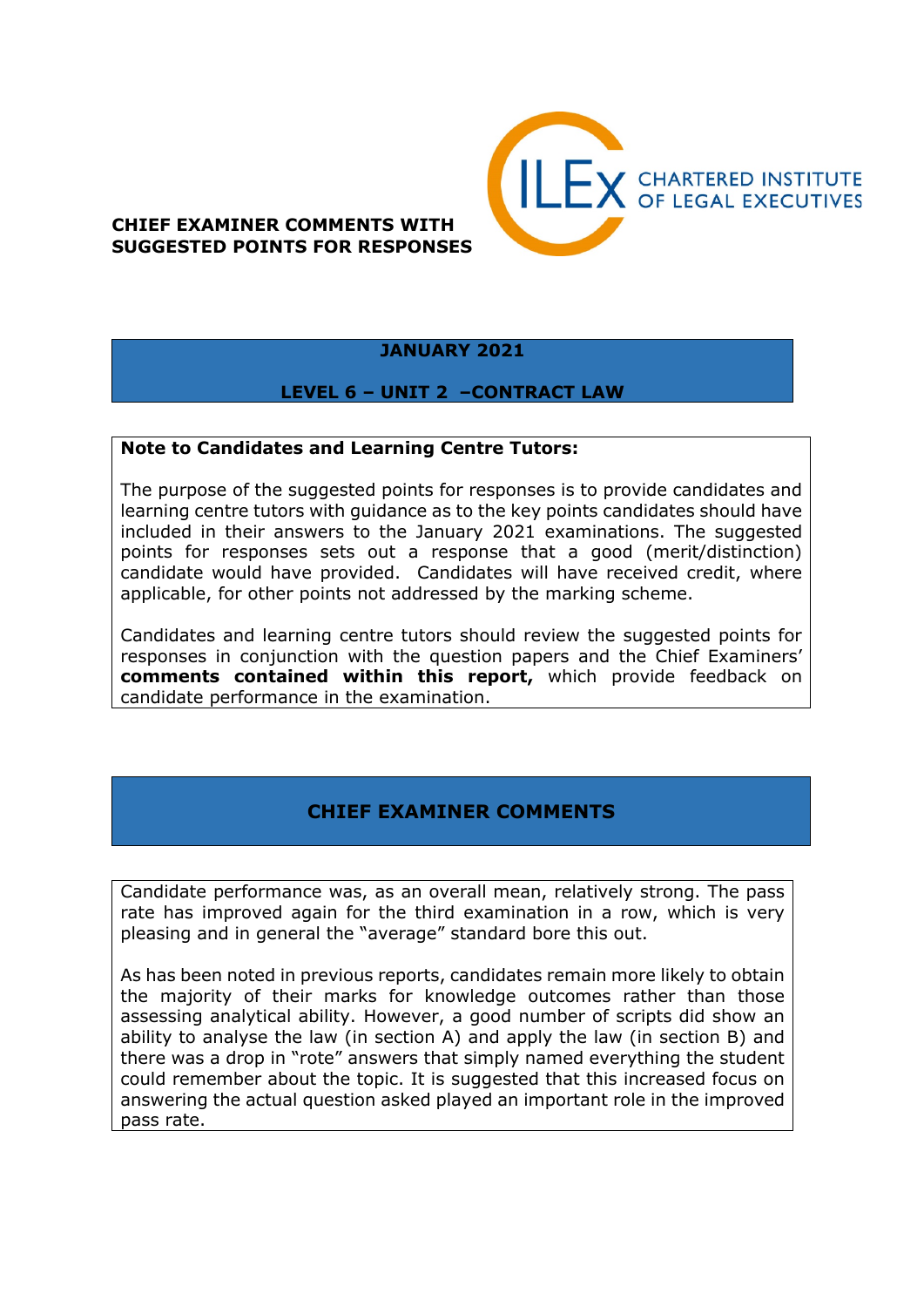# **CANDIDATE PERFORMANCE FOR EACH QUESTION**

#### **Section A**

#### **Question 1**

This question was attempted by just over a third of the cohort but attracted the second highest mean mark. While answers did tend toward the descriptive, most candidates attempting this question had at least a solid base knowledge of the general approach to restraint of trade clauses and were able to name some of the principles that the court may look at to decide if such a clause will be upheld. Stronger answers were usually better structured and included a more express argument, as well as including more complex issues such as the blue pencil test.

## **Question 2**

This question was the most popular section A question although performance was below the overall average. Candidates are reminded that the syllabus includes both the "traditional" law of privity, i.e. the rule and the various exceptions to it created pre-1999; and the Contracts (Rights of Thirds Parties) Act 1999. Good knowledge of both areas is essential for a good answer to a privity question.

#### **Question 3**

Again, breadth of knowledge was very important. Good answers showed an ability to analyse both duress and undue influence, whereas the weakest answers tended to be those where knowledge of only one of these doctrines was displayed. Another very common issue was candidates relying far too heavily on the pre-*Etridge* case law in part (b). *Etridge* is now 20 years old, and it makes little sense to treat it as an afterthought.

## **Question 4**

This was the least popular question on the paper and given the very small number of candidates who attempted it is difficult to draw any general conclusions, beyond answers generally faring better on part (a) (expectation loss) than part (b) (injunctions).

#### **Section B**

## **Question 1**

This was a popular question and performance was generally very solid, although there was a greater number of pass answers as opposed to a wider range of marks being awarded. This was, from experience, perhaps due to a large number of answers that could apply the basic principles (e.g. past consideration not good consideration, must be sufficient but need not be adequate, a very basic use of "practical benefit") but could not discuss the law in depth or detail. There was also a notable lack of case knowledge in answers to this question.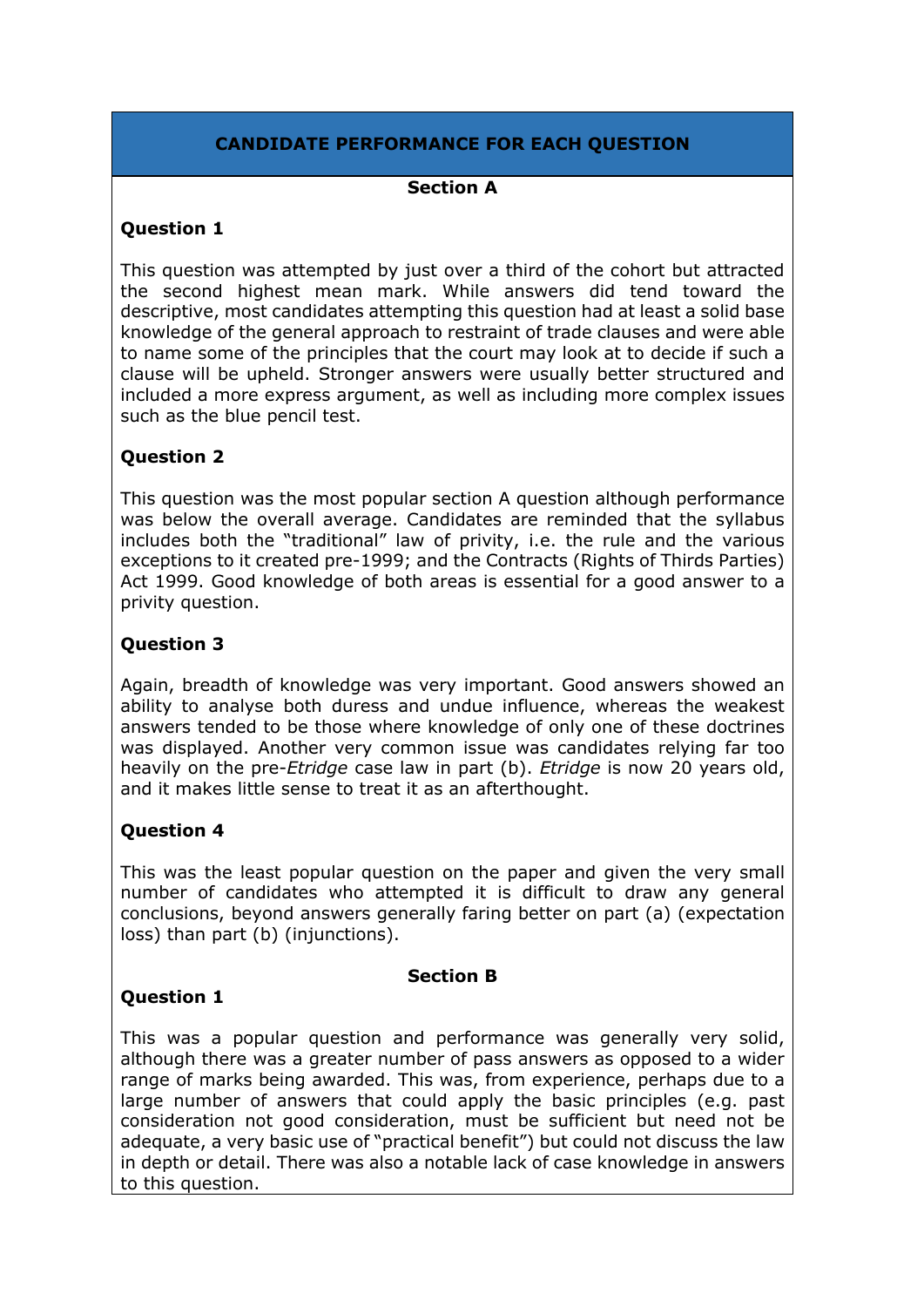#### **Question 2**

This question received the lowest mean mark and from experience of marking it, as well as the statistics for the cohort, this was mainly due to a lack of answers at the very highest mark bands as well as a number of answers obtaining very few marks. This was most likely due to a lack of knowledge on some or all parts of the question – a number of candidates seemed unaware of the continuing existence of the Sale of Goods Act 1979 and there was a surprising tendency to assert very strongly that Fazal was acting as a consumer rather than in the course of his business.

# **Question 3**

Unsurprisingly for a question examining offer and acceptance, this was the most answered question on the paper and the best-performing question in terms of the mean mark awarded. Generally, answers were stronger on the offer and acceptance elements than on the intention to create legal relations point in (c); while stronger answers tended to be those which were willing to discuss and hypothesise about the facts rather than simply drawing a very quick conclusion.

# **Question 4**

As has historically been the case candidates seemed to struggle with B4 as a problem question on misrepresentation. As has been said in previous reports, it is important that candidates take a structured approach and try to separately assess whether an actionable misrepresentation(s) has taken place; and then consider what type of misrepresentation this may be (and remedies). That said, there were some excellent answers to this question which demonstrated that a very good answer in the time limit was certainly possible.

# **SUGGESTED POINTS FOR RESPONSES**

## **LEVEL 6 – UNIT 2 –CONTRACT LAW**

The purpose of this document is to provide candidates and learning centre tutors with guidance as to the key points candidates should have included in their answers to the January 2021 examinations. The Suggested Points for Responses do not for all questions set out all the points which candidates may have included in their responses to the questions. Candidates will have received credit, where applicable, for other points not addressed.

Candidates and learning centre tutors should review this document in conjunction with the question papers and the Chief Examiners' reports which provide feedback on candidate's performance in the examination.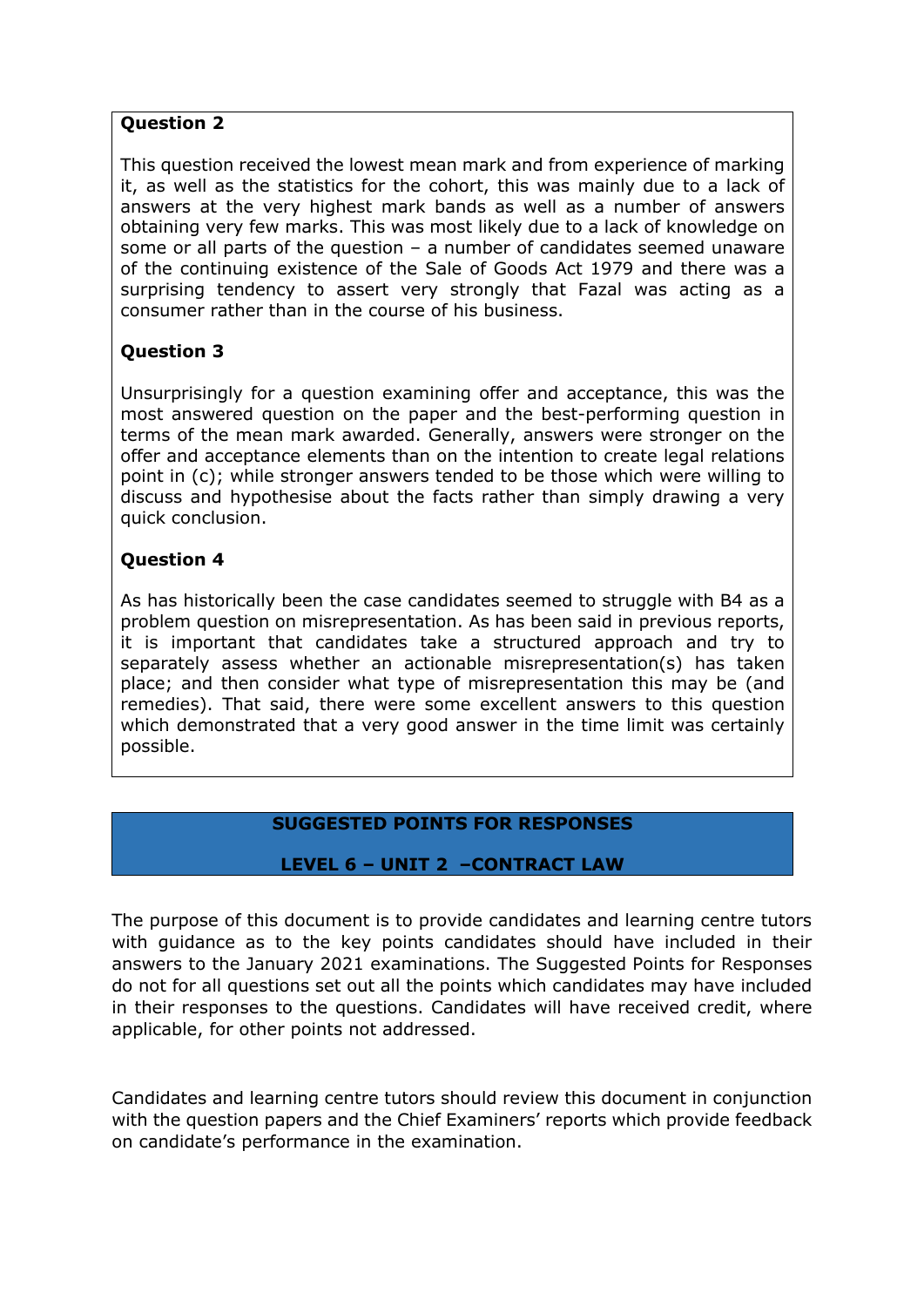# **Section A**

| Question<br><b>Number</b> | Suggested Points for Responses                                                                                                                                                                                                                                                                                                                                                                                                                                                                                                                                                                                                                                                                                                                                                                                                                                                                                                                                                                                                                                                 | <b>Marks</b><br>(Max) |
|---------------------------|--------------------------------------------------------------------------------------------------------------------------------------------------------------------------------------------------------------------------------------------------------------------------------------------------------------------------------------------------------------------------------------------------------------------------------------------------------------------------------------------------------------------------------------------------------------------------------------------------------------------------------------------------------------------------------------------------------------------------------------------------------------------------------------------------------------------------------------------------------------------------------------------------------------------------------------------------------------------------------------------------------------------------------------------------------------------------------|-----------------------|
| QA1                       | An answer which consists of reasoned analysis, breaking down<br>the issue into sections and using supporting evidence for and<br>against.<br>Definition of restraint of trade clauses<br>Explanation of how such clauses operate<br>General rule - void as against public policy<br>However, can be allowed if protecting legitimate interest<br>and reasonable between parties/public interest<br>Critical analysis as to overall approach/ how often<br>clauses void/ how 'easy' it is to show reasonable etc.<br>Mention of relevant Case Law and Statutory provisions.<br>Discussing detailed arguments, for and against being<br>evidenced and mention of any relevant recent<br>developments<br>What is "reasonable" looking at e.g. area, scope, time<br>etc.<br>Comparison between clauses on sale of business and<br>those in employment contracts<br>Issues of bargaining power and 'sanctity of contract'<br>Anti-competition agreements and contracts in gross<br>Rescuing clause using severance, detail re: "blue pencil"<br>test etc.<br><b>Total: 25 marks</b> | 25                    |
|                           |                                                                                                                                                                                                                                                                                                                                                                                                                                                                                                                                                                                                                                                                                                                                                                                                                                                                                                                                                                                                                                                                                |                       |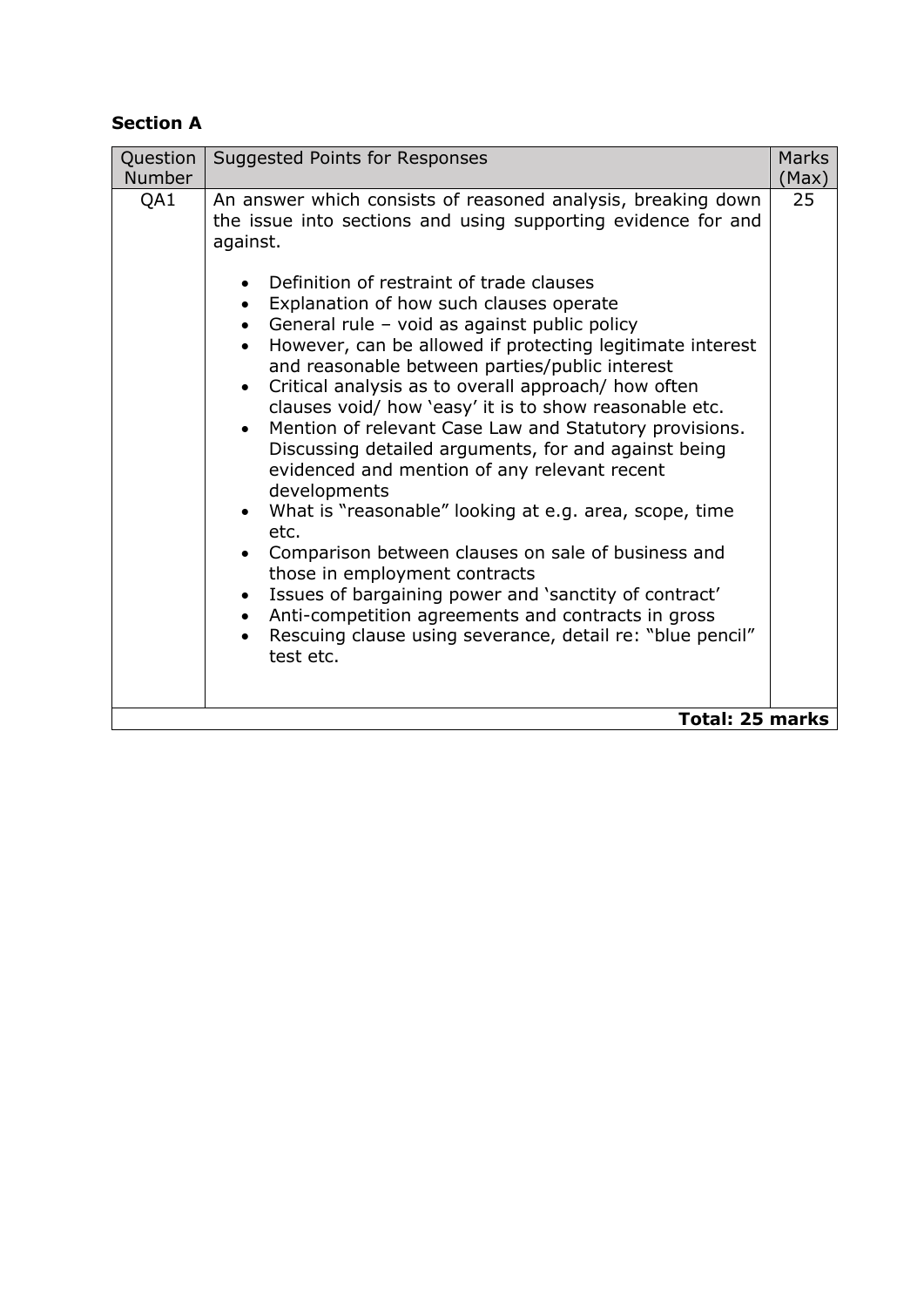| Question<br><b>Number</b> | Suggested Points for Responses                                                                                                                                                                                                                                                                                                                                                                                                                                                                                                                                                                                                                                                                                                                                                                                                                                                                                                                                                                                                                                        | <b>Marks</b><br>(Max) |
|---------------------------|-----------------------------------------------------------------------------------------------------------------------------------------------------------------------------------------------------------------------------------------------------------------------------------------------------------------------------------------------------------------------------------------------------------------------------------------------------------------------------------------------------------------------------------------------------------------------------------------------------------------------------------------------------------------------------------------------------------------------------------------------------------------------------------------------------------------------------------------------------------------------------------------------------------------------------------------------------------------------------------------------------------------------------------------------------------------------|-----------------------|
| QA2                       | An answer which consists of reasoned evaluation, offering<br>opinion/verdict which is supported with evidence.<br>Explanation of rule of privity at common law, with<br>suitable examples.<br>Discussion of development of various "exceptions" to the<br>rule prior to 1999 (may focus on breadth or depth)<br>Identification of Contracts (Rights of Third Parties) Act<br>1999 as crucial legislation in this area.<br>Explanation of 1999 Act and case law subsequent to it.<br>• Critical evaluation of the continuing importance (or lack<br>of it) of the doctrine today.<br>Mention of relevant Case Law and Statutory provisions.<br>Discussing detailed arguments, for and against being<br>evidenced and mention of any relevant recent<br>developments<br>Artificial nature of the rule, introduction as part of<br>Classical period of contract law<br>Link to doctrine of consideration<br>Greater detail as to the various exceptions to the rule<br>Criticisms of the rule and the background to the 1999<br>Act, e.g. Law Commission Report 242 etc. | 25                    |
| <b>Total: 25 marks</b>    |                                                                                                                                                                                                                                                                                                                                                                                                                                                                                                                                                                                                                                                                                                                                                                                                                                                                                                                                                                                                                                                                       |                       |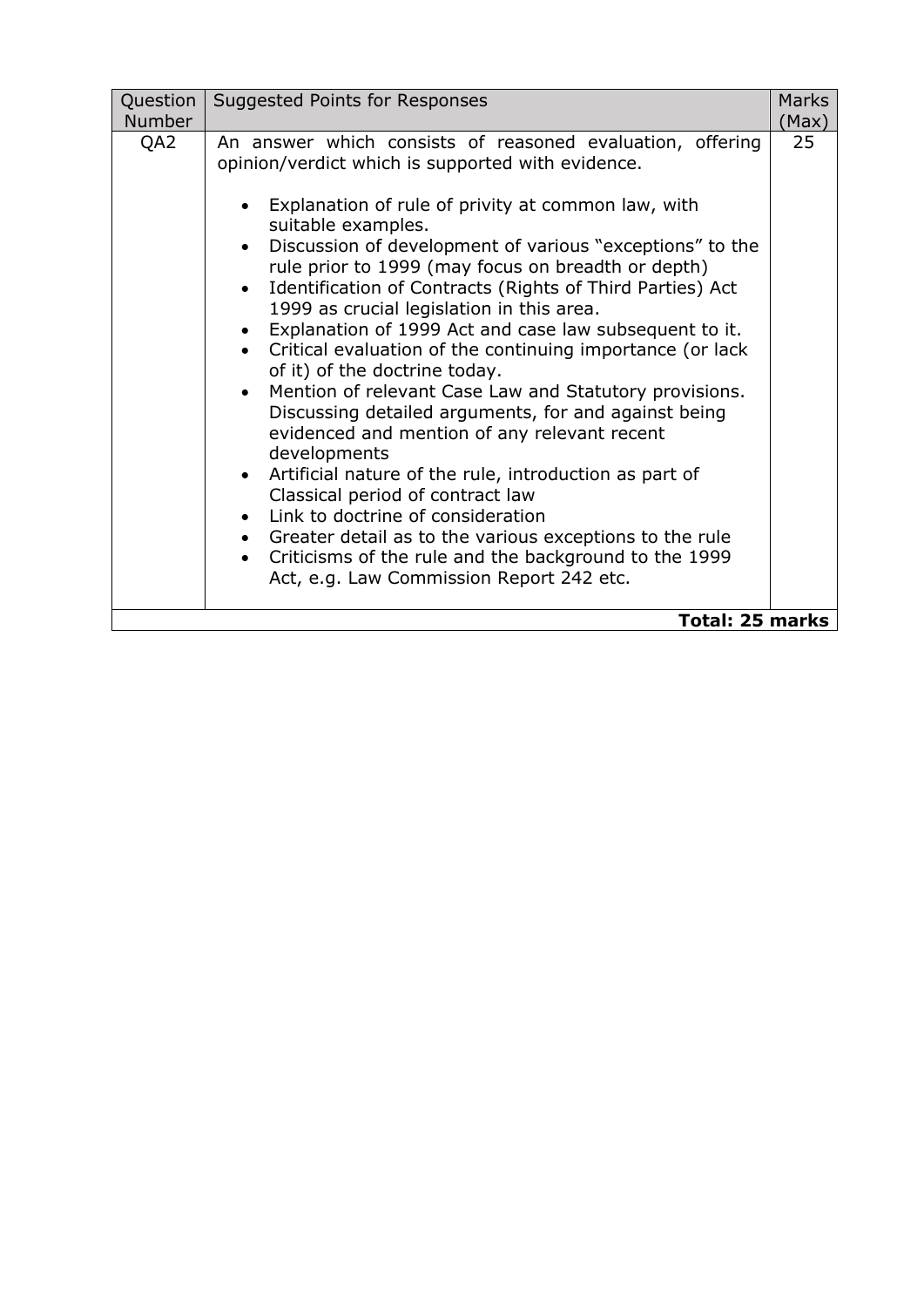| Question<br><b>Number</b> | <b>Suggested Points for Responses</b>                                                                                                                                                                                                                                                                                                                                                                                                                                                                                                                                                                                                                                                                                                                                                                                                                                                                                  | <b>Marks</b><br>(Max) |
|---------------------------|------------------------------------------------------------------------------------------------------------------------------------------------------------------------------------------------------------------------------------------------------------------------------------------------------------------------------------------------------------------------------------------------------------------------------------------------------------------------------------------------------------------------------------------------------------------------------------------------------------------------------------------------------------------------------------------------------------------------------------------------------------------------------------------------------------------------------------------------------------------------------------------------------------------------|-----------------------|
| QA3a                      | An answer which consists of reasoned analysis, breaking down<br>the issue into sections and using supporting evidence for and<br>against.                                                                                                                                                                                                                                                                                                                                                                                                                                                                                                                                                                                                                                                                                                                                                                              | 13                    |
|                           | Explanation of doctrine, seen as vitiating factor which<br>renders the contract voidable<br>Key elements of claim e.g. coercion of the will,<br>illegitimate pressure, need for protest etc.<br>Effect of claim - contract voidable, usual bars to<br>$\bullet$<br>rescission apply etc.<br>Critical analysis of how doctrine has developed<br>Mention of relevant Case Law and Statutory provisions.<br>Discussing detailed arguments, for and against being<br>evidenced and mention of any relevant recent<br>developments<br>Original limitation - duress to person only<br>Breadth and depth on elements of claim, with use of<br>range of case law<br>Key areas of debate e.g. distinguishing coercion from<br>$\bullet$<br>mere commercial bargaining, possibility that lawful act<br>can amount to illegitimate pressure etc.<br>Link to undue influence and other related concepts                            |                       |
| QA3b                      | An answer which consists of reasoned analysis, breaking down<br>the issue into sections and using supporting evidence for and<br>against.                                                                                                                                                                                                                                                                                                                                                                                                                                                                                                                                                                                                                                                                                                                                                                              | 12                    |
|                           | Explanation of concept of undue influence, equitable<br>nature<br>Concept of actual undue influence, with case examples<br>Introduction of "presumed" undue influence and "class"<br>system<br>Seminal decision in RBS v Etridge (No 2)<br>Effect of undue influence by $3rd$ party on e.g. loan<br>contract<br>Critical analysis of how doctrine has developed<br>$\bullet$<br>Mention of relevant Case Law and Statutory provisions.<br>Discussing detailed arguments, for and against being<br>evidenced and mention of any relevant recent<br>developments<br>Greater detail as to "classes", especially subdivision into<br>2A and 2B<br>"Manifest disadvantage" and its replacement with the<br>"calls for explanation" principle<br>Detail as to constructive notice and how burden can be<br>avoided<br>Effect of doctrine and remedies<br>Link to duress and other related concepts<br><b>Total: 25 marks</b> |                       |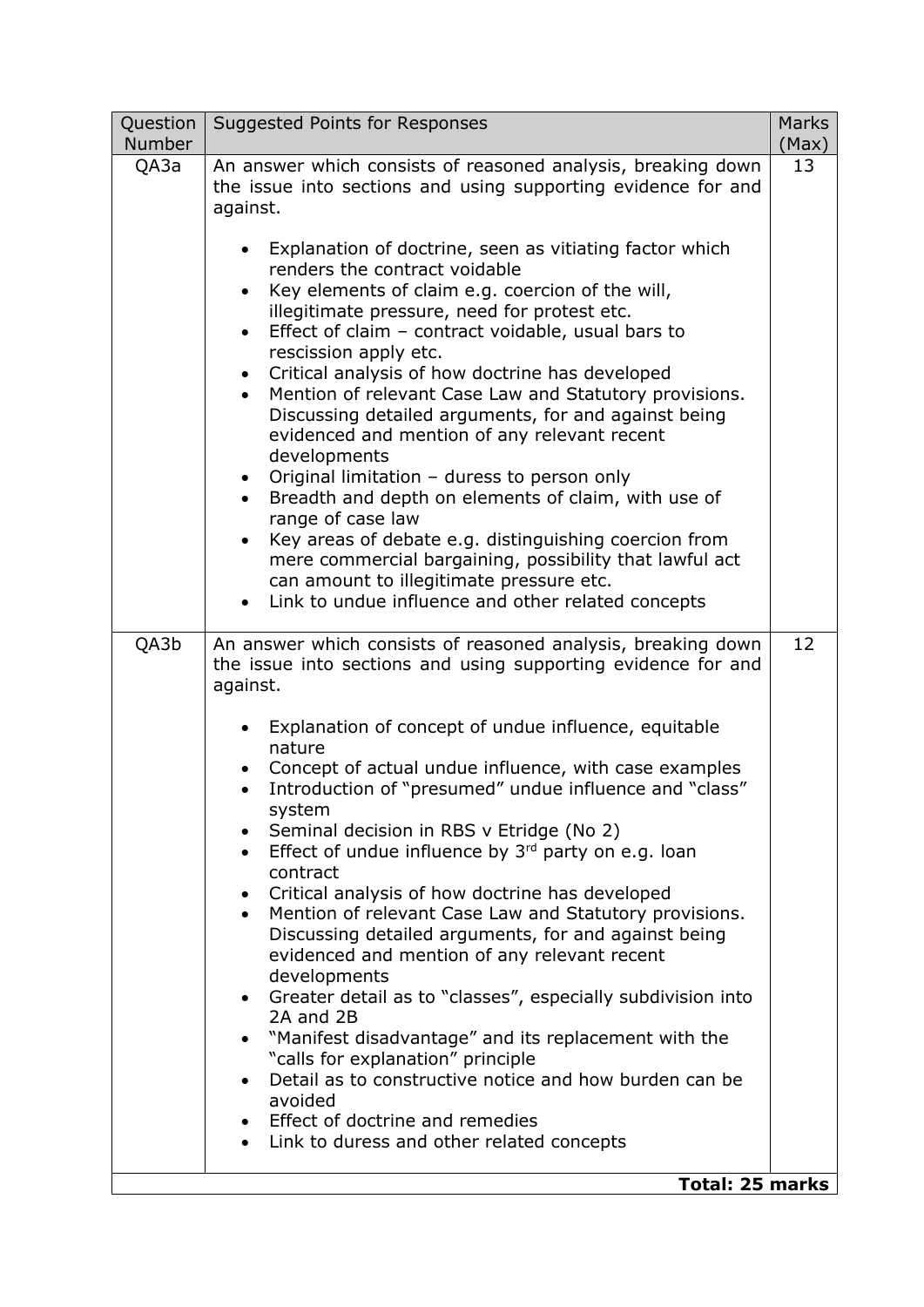| Question<br><b>Number</b> | Suggested Points for Responses                                                                                                                                                                                                                                                                                                                                                                                                                                                                                                                                                                                                                                                                                                                                                                                                                                                                                                                                                                      | <b>Marks</b><br>(Max) |
|---------------------------|-----------------------------------------------------------------------------------------------------------------------------------------------------------------------------------------------------------------------------------------------------------------------------------------------------------------------------------------------------------------------------------------------------------------------------------------------------------------------------------------------------------------------------------------------------------------------------------------------------------------------------------------------------------------------------------------------------------------------------------------------------------------------------------------------------------------------------------------------------------------------------------------------------------------------------------------------------------------------------------------------------|-----------------------|
| QA4a                      | An answer which consists of reasoned assessment, breaking<br>down the issue into sections and highlighting those of higher<br>importance/relevance. There should be a conclusion which<br>indicates merits and flaws and is supported with evidence where<br>appropriate.<br>Expectation loss as usual measure of damages<br>$\bullet$<br>Aim to place claimant in position as if contract<br>$\bullet$<br>performed<br>Different methods of calculation e.g. market value, cost<br>of cure etc.<br>• Critical analysis of courts approach to these issues<br>Mention of relevant Case Law and Statutory provisions.<br>$\bullet$<br>Discussing detailed arguments, for and against being<br>evidenced and mention of any relevant recent<br>developments<br>• Comparison to other heads of damages e.g. reliance loss<br>Issues around time of assessment<br><b>Effects of taxation</b><br>Non-pecuniary loss<br>$\bullet$<br>• Consumer surplus issues<br>Issues relating to remoteness of damage | 19                    |
| QA4b                      | An answer which consists of reasoned assessment, breaking<br>down the issue into sections and highlighting those of higher<br>importance/relevance. There should be a conclusion which<br>indicates merits and flaws and is supported with evidence where<br>appropriate.<br>Equitable nature of remedy<br>What C must establish to claim injunction<br>Bars to granting injunction<br>Mention of relevant Case Law and Statutory provisions.<br>Discussing detailed arguments, for and against being<br>evidenced and mention of any relevant recent<br>developments<br>Consideration of effectiveness of remedy<br>• Comparison to common law remedy of damages<br>Case examples<br><b>Total: 25 marks</b>                                                                                                                                                                                                                                                                                        | 6                     |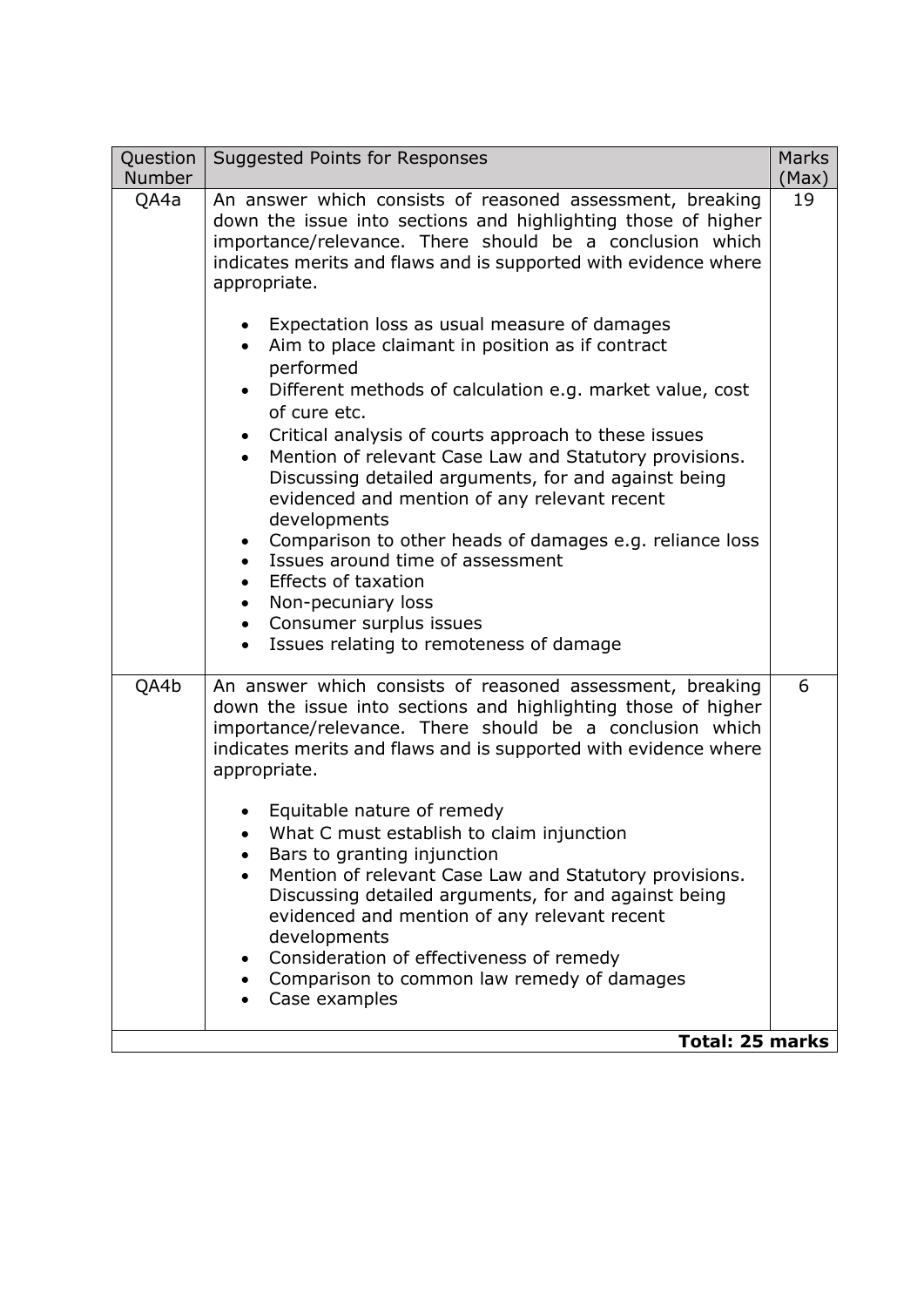# **Section B**

| Question<br><b>Number</b> | Suggested Points for Responses                                                                                                                                                                                                                                                                                                                                                                                                                                                                                                                                                                                                                                                                                                                                                                                                                                                                                                                                                                                                                                                                                                                                                                                                                                                                                     | <b>Marks</b><br>(Max) |
|---------------------------|--------------------------------------------------------------------------------------------------------------------------------------------------------------------------------------------------------------------------------------------------------------------------------------------------------------------------------------------------------------------------------------------------------------------------------------------------------------------------------------------------------------------------------------------------------------------------------------------------------------------------------------------------------------------------------------------------------------------------------------------------------------------------------------------------------------------------------------------------------------------------------------------------------------------------------------------------------------------------------------------------------------------------------------------------------------------------------------------------------------------------------------------------------------------------------------------------------------------------------------------------------------------------------------------------------------------|-----------------------|
| QB1                       | An answer which offers advice based on evidence. It should<br>supply possible alternatives and pro's and con's but highlight the<br>best option with sound justifications.<br>• Identification of consideration as key element in<br>formation of contract.<br>Definition of consideration and explanation that must be<br>$\bullet$<br>sufficient, need not be adequate.<br>Explanation of rule against past consideration.<br>Explanation of requirement for fresh consideration<br>when amending an existing agreement.<br>Explanation of "practical benefit" analysis used in<br>$\bullet$<br>Williams v Roffey Brothers.<br>Application of above rules to facts<br>Mention of relevant Case Law and Statutory provisions.<br>$\bullet$<br>Discussing detailed arguments, for and against being<br>evidenced and mention of any relevant recent<br>developments<br>• Detailed explanation of concept of consideration and<br>different definitions of such<br>(Brief) explanation of exception of implied assumpsit<br>$\bullet$<br>and recognition that does not apply here.<br>Detailed discussion of decision in Williams v Roffey<br>$\bullet$<br>Brothers and argument on both sides as to potential<br>application/distinction in this case.<br>Relevant case law illustrating principles outlined above | 25                    |
| <b>Total: 25 marks</b>    |                                                                                                                                                                                                                                                                                                                                                                                                                                                                                                                                                                                                                                                                                                                                                                                                                                                                                                                                                                                                                                                                                                                                                                                                                                                                                                                    |                       |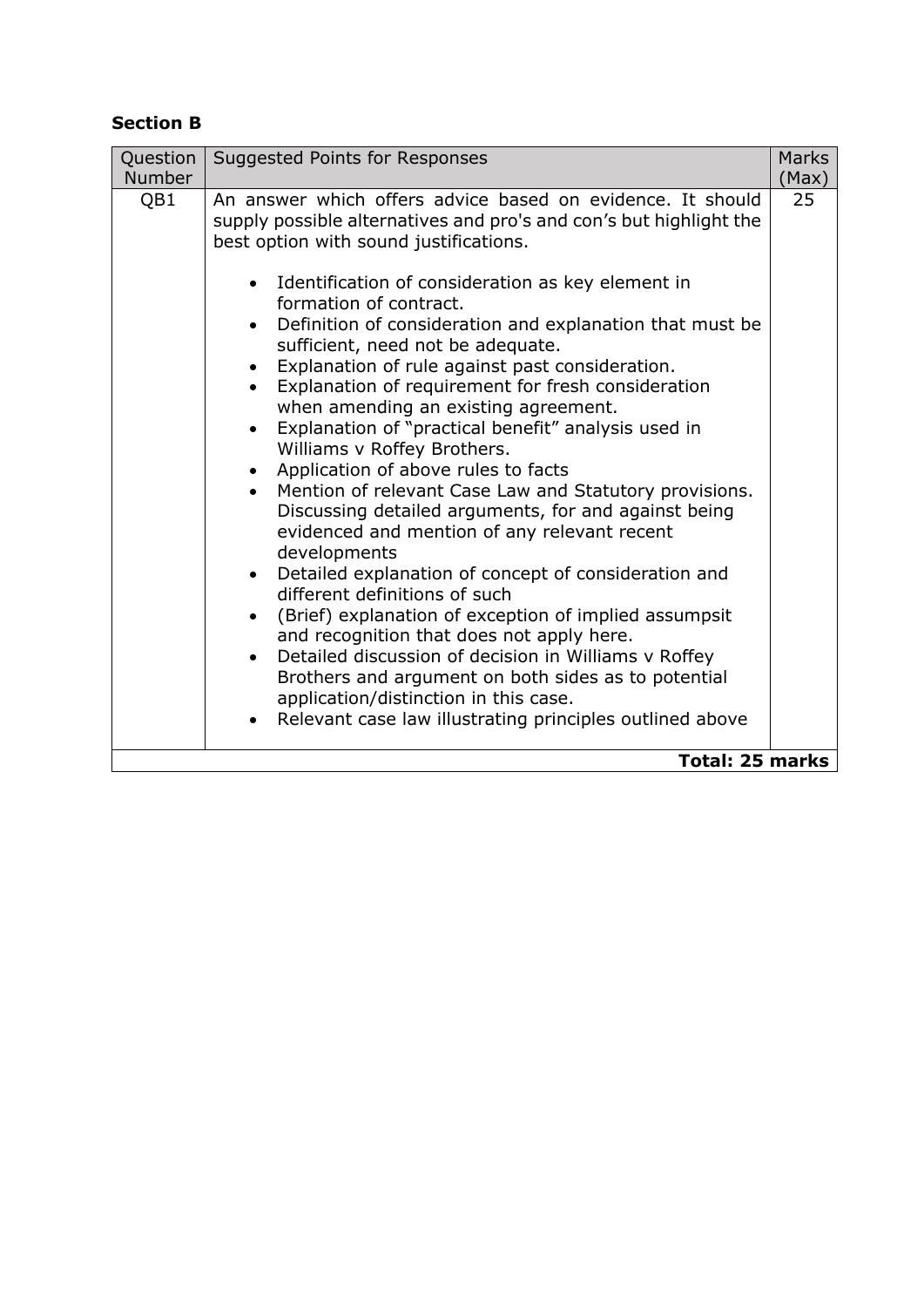| An answer which offers advice based on evidence. It should<br>QB <sub>2</sub> a<br>supply possible alternatives and pro's and con's but highlight the<br>best option with sound justifications.<br>An explanation of how a contract is made up of terms,<br>express and implied<br>An explanation of how terms can be implied by statute,<br>$\bullet$<br>especially the Sale of Goods Act (SGA) 1979<br>Discussion of the contracts to which SGA 1979 applies<br>and section 14 of the Act.<br>Application of above rules to the facts<br>Mention of relevant Case Law and Statutory provisions.<br>$\bullet$<br>Discussing detailed arguments, for and against being<br>evidenced and mention of any relevant recent<br>developments<br>Further detail as to the provisions of SGA 1979<br>Remedies under SGA 1979<br>Relevant case law illustrating principles outlined above<br>if considering the similar provisions of the Consumer<br>$\bullet$<br>Rights Act 2015 instead<br>QB2b<br>An answer which offers advice based on evidence. It should<br>supply possible alternatives and pro's and con's but highlight the<br>best option with sound justifications.<br>An explanation of how terms can be implied by the<br>courts, as a matter of fact<br>An explanation of at least one relevant test for<br>$\bullet$<br>implication of terms by fact<br>Application of this test to the facts<br>Mention of relevant Case Law and Statutory provisions.<br>Discussing detailed arguments, for and against being<br>evidenced and mention of any relevant recent<br>developments<br>Further tests for the implication of a term as a matter<br>$\bullet$<br>of fact<br>The difference between implying a term by fact and by<br>law<br>if considering the implication of a term as a matter of<br>law instead<br>An answer which offers advice based on evidence. It should<br>5<br>QB <sub>2</sub> c | Question<br><b>Number</b> | Suggested Points for Responses                                     | <b>Marks</b><br>(Max) |
|--------------------------------------------------------------------------------------------------------------------------------------------------------------------------------------------------------------------------------------------------------------------------------------------------------------------------------------------------------------------------------------------------------------------------------------------------------------------------------------------------------------------------------------------------------------------------------------------------------------------------------------------------------------------------------------------------------------------------------------------------------------------------------------------------------------------------------------------------------------------------------------------------------------------------------------------------------------------------------------------------------------------------------------------------------------------------------------------------------------------------------------------------------------------------------------------------------------------------------------------------------------------------------------------------------------------------------------------------------------------------------------------------------------------------------------------------------------------------------------------------------------------------------------------------------------------------------------------------------------------------------------------------------------------------------------------------------------------------------------------------------------------------------------------------------------------------------------------------------------------------------------------------------------|---------------------------|--------------------------------------------------------------------|-----------------------|
|                                                                                                                                                                                                                                                                                                                                                                                                                                                                                                                                                                                                                                                                                                                                                                                                                                                                                                                                                                                                                                                                                                                                                                                                                                                                                                                                                                                                                                                                                                                                                                                                                                                                                                                                                                                                                                                                                                              |                           |                                                                    | 10                    |
|                                                                                                                                                                                                                                                                                                                                                                                                                                                                                                                                                                                                                                                                                                                                                                                                                                                                                                                                                                                                                                                                                                                                                                                                                                                                                                                                                                                                                                                                                                                                                                                                                                                                                                                                                                                                                                                                                                              |                           |                                                                    | 10                    |
| best option with sound justifications.<br>An explanation of how terms can be implied by statute,<br>$\bullet$<br>especially the Consumer Rights Act 2015                                                                                                                                                                                                                                                                                                                                                                                                                                                                                                                                                                                                                                                                                                                                                                                                                                                                                                                                                                                                                                                                                                                                                                                                                                                                                                                                                                                                                                                                                                                                                                                                                                                                                                                                                     |                           | supply possible alternatives and pro's and con's but highlight the |                       |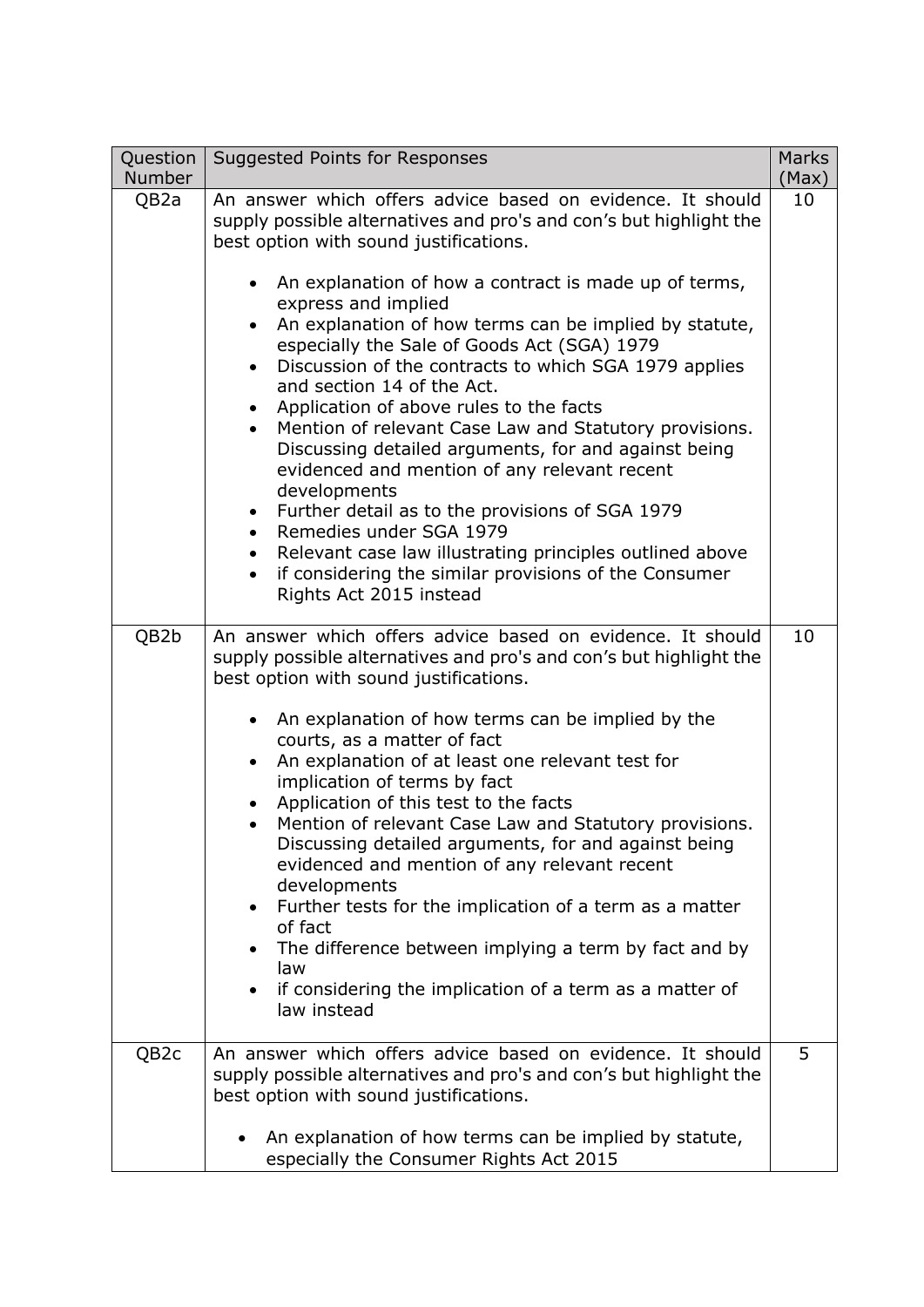| • Discussion of the contracts to which CRA 2015 applies<br>and section 51 of the Act.<br>• Application of above rules to the facts<br>• Mention of relevant Case Law and Statutory provisions.<br>Discussing detailed arguments, for and against being<br>evidenced and mention of any relevant recent<br>developments<br>• if considering the similar provisions of the Supply of<br>Goods and Service Act 1982 instead |  |  |
|--------------------------------------------------------------------------------------------------------------------------------------------------------------------------------------------------------------------------------------------------------------------------------------------------------------------------------------------------------------------------------------------------------------------------|--|--|
| <b>Total: 25 marks</b>                                                                                                                                                                                                                                                                                                                                                                                                   |  |  |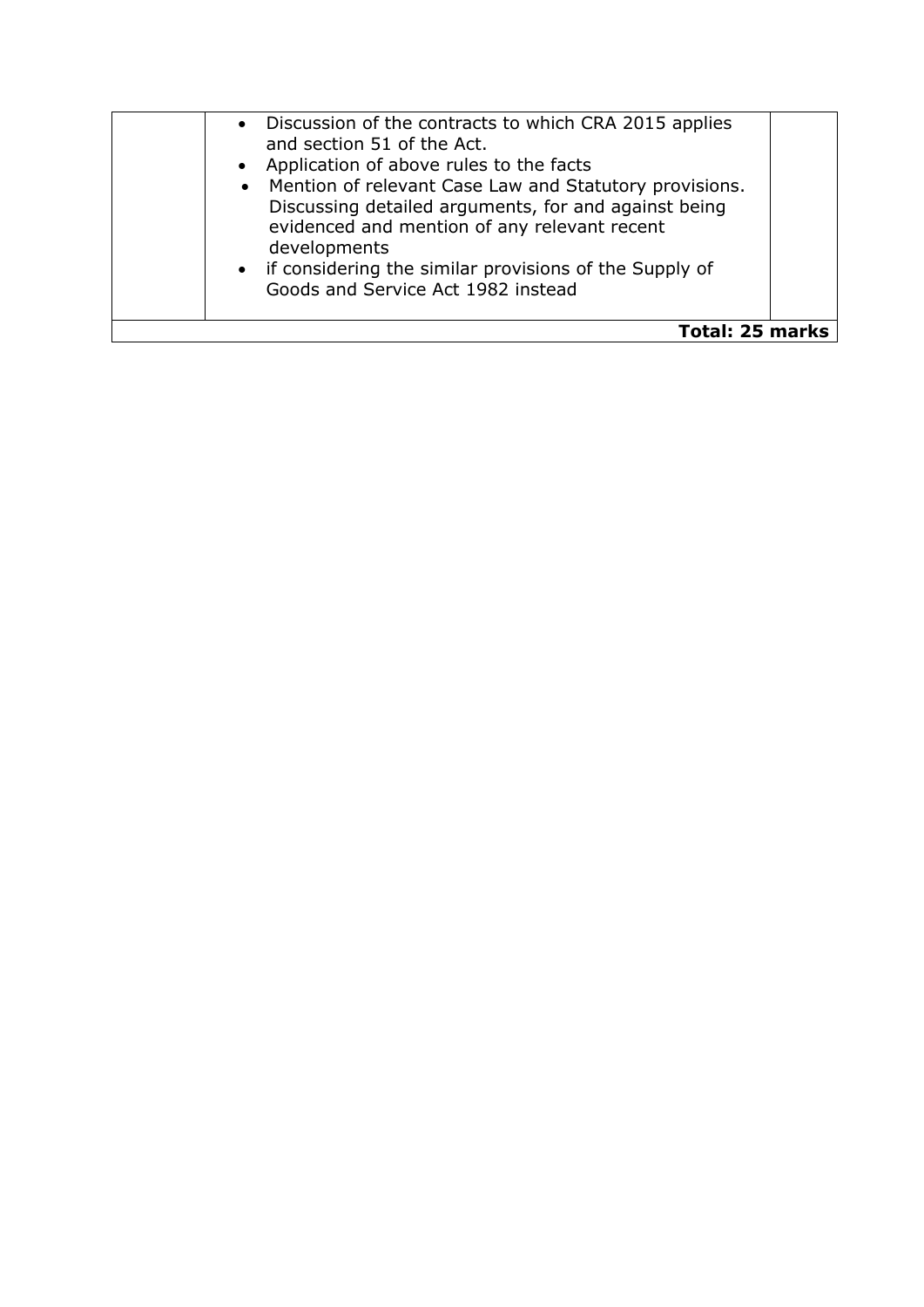| Question<br><b>Number</b> | <b>Suggested Points for Responses</b>                                                                                                                                                                                                                                                                                                                                                                                                                                                                                                                                                                                                                                                                                                                                 | <b>Marks</b><br>(Max) |
|---------------------------|-----------------------------------------------------------------------------------------------------------------------------------------------------------------------------------------------------------------------------------------------------------------------------------------------------------------------------------------------------------------------------------------------------------------------------------------------------------------------------------------------------------------------------------------------------------------------------------------------------------------------------------------------------------------------------------------------------------------------------------------------------------------------|-----------------------|
| QB3a                      | An answer which offers advice based on evidence. It should<br>supply possible alternatives and pro's and con's but highlight<br>the best option with sound justifications.<br>An explanation of the need for agreement to create a<br>valid contract<br>The finding of agreement through an objective<br>approach to offer and acceptance<br>The requirements for a valid offer<br>The effect of a counter-offer<br>Application of above rules to the facts<br>Mention of relevant Case Law and Statutory<br>provisions. Discussing detailed arguments, for and<br>against being evidenced and mention of any relevant<br>recent developments<br>Alternative approaches to finding agreement<br>Relevant case law illustrating principles outlined above<br>$\bullet$ | 9                     |
| QB3b                      | An answer which offers advice based on evidence. It should<br>supply possible alternatives and pro's and con's but highlight<br>the best option with sound justifications.<br>The effect of a request for further information<br>The need for communication of acceptance<br>The legal rules as to communication via instantaneous<br>methods<br>The legal rules as to the revocation of offers<br>Application of above rules to the facts<br>$\bullet$<br>Mention of relevant Case Law and Statutory<br>provisions. Discussing detailed arguments, for and<br>against being evidenced and mention of any relevant<br>recent developments<br>Relevant case law illustrating principles outlined above                                                                 | 9                     |
| QB3c                      | An answer which offers advice based on evidence. It should<br>supply possible alternatives and pro's and con's but highlight<br>the best option with sound justifications.<br>An explanation of the need for the intention to create<br>legal relations<br>The rebuttable presumption used by the court in social<br>and domestic contexts<br>Methods of rebutting the presumption                                                                                                                                                                                                                                                                                                                                                                                    | 7                     |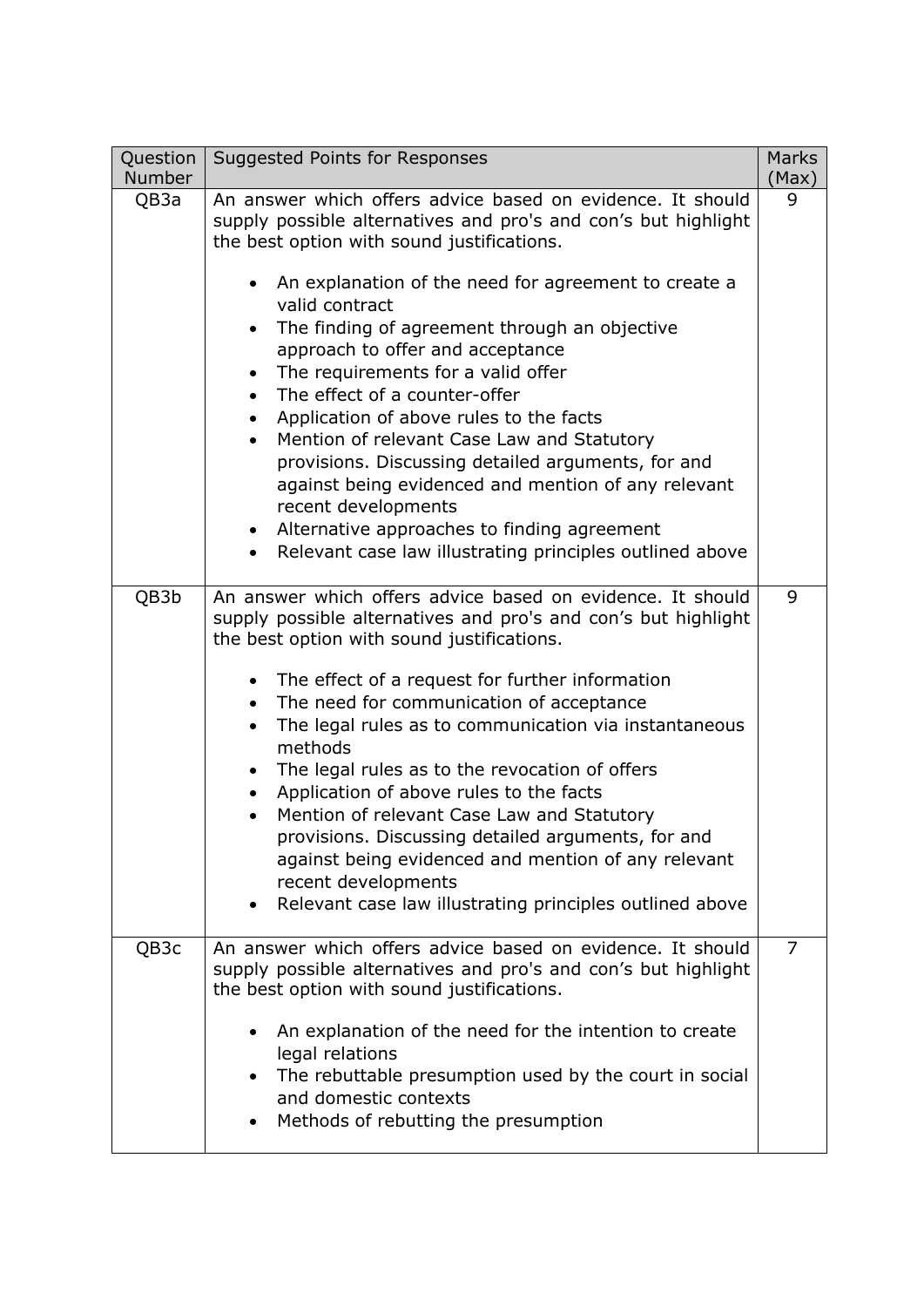| Mention of relevant Case Law and Statutory provisions.<br>Discussing detailed arguments, for and against being<br>evidenced and mention of any relevant recent<br>developments<br>• The rebuttable presumption used by the court in social<br>and domestic contexts<br>• Relevant case law illustrating principles outlined above |  |
|-----------------------------------------------------------------------------------------------------------------------------------------------------------------------------------------------------------------------------------------------------------------------------------------------------------------------------------|--|
| <b>Total: 25 marks</b>                                                                                                                                                                                                                                                                                                            |  |